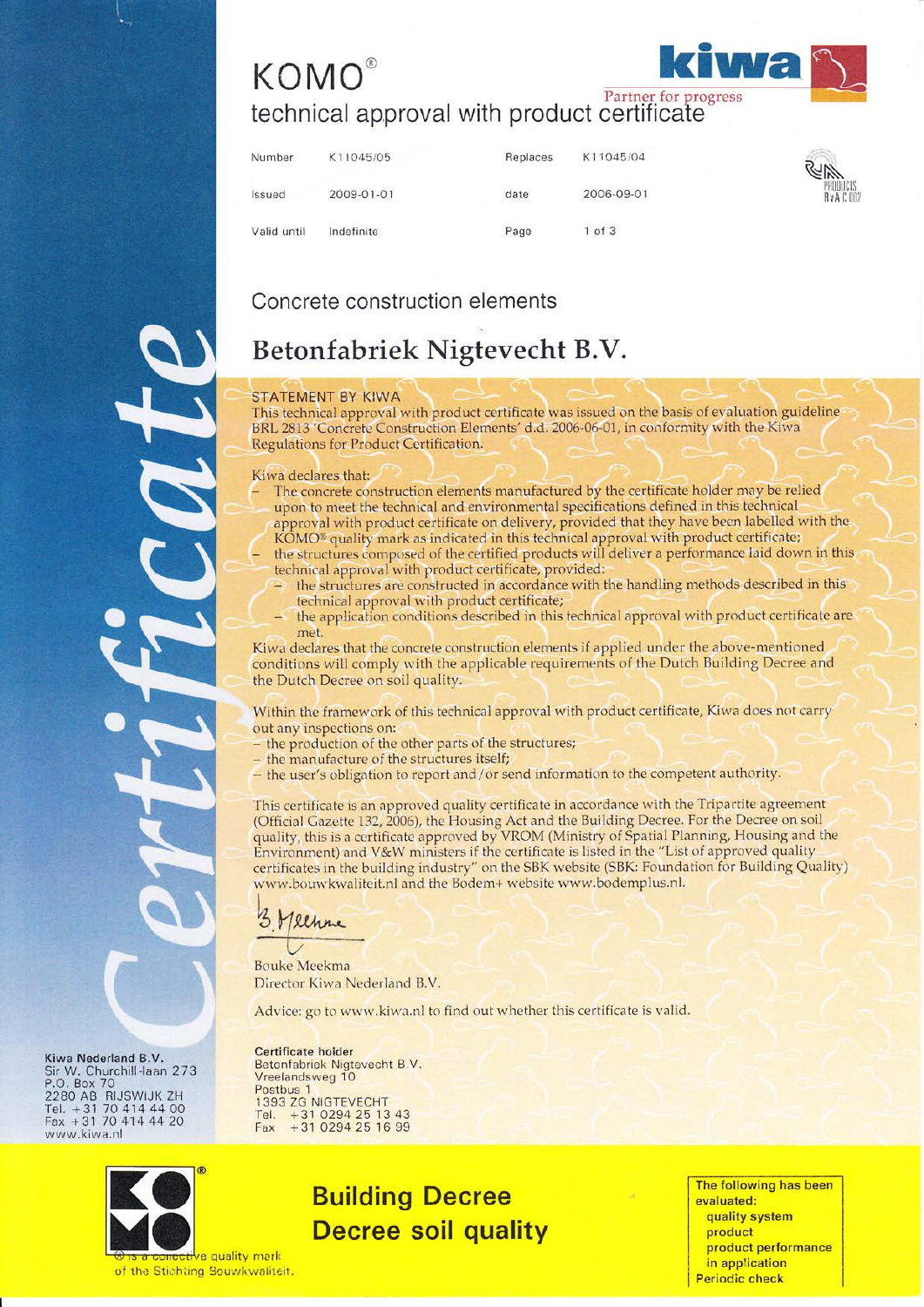## Concrete construction elements

#### 1. **BUILDING CODE**

 $\tilde{\Xi}$ 

| Building Decree section no.<br>and title    | Limit value / Determination method                                                                                                                                    | Performance in<br>accordance with quality<br>declaration                                                                        | Comments related to<br>application |
|---------------------------------------------|-----------------------------------------------------------------------------------------------------------------------------------------------------------------------|---------------------------------------------------------------------------------------------------------------------------------|------------------------------------|
| Chapter 2 - Safety regulations              |                                                                                                                                                                       |                                                                                                                                 |                                    |
| 2.1 General strength of the<br>construction | Limit condition determined in<br>accordance with NEN 6720 or the<br>alternative determination method in<br>section 4.2.1 of BRL 2813.                                 | The concrete construction<br>elements comply with the<br>detailing requirements<br>according to chapters 5<br>and 9 of NEN 6720 |                                    |
| 2.2 Strength in case of fire                | Duration of fire resistance with<br>respect to collapse according to<br>section 2.9 of the Building Decree,<br>determined in accordance with NEN<br>6069 or NEN 6071. |                                                                                                                                 | To be determined per project       |

#### TECHNICAL SPECIFICATION AND SPECIFICATION CONCERNING ENVIRONMENTAL PROTECTION  $2.$

#### $2.1$ **SUBJECT**

Construction concrete elements can be used in structures which can be in contact with rain, ground water and/or surface waters.

#### $2.2$ **TECHNICAL SPECIFICATION**

- This technical approval with product certificate covers the following concrete construction elements:
- Construction elements of VBC concrete manufactured in conformity with NEN-EN 206-1 and NEN 8005 and NEN 6722, that comply with the requirements in chapters 5 and 9 of NEN 6720.

The construction elements consist of (non-)reinforced concrete.

Further specifications of the products have been specified in the drawings approved by the buyer or certified by the company with the approval of the buyer, if necessary providing any further descriptions with respect to accepted crack width, structure, colour, smoothness, size tolerances and the like.

#### SPECIFICATION CONCERNING ENVIRONMENTAL PROTECTION  $2.3$

The average composition values determined in accordance with AP 04-SB and the average emissions determined in accordance with AP04-U comply with appendix A to the Regulations on soil quality for the intended field of application.

### Conditions for application

The elements are to be used in accordance with clauses 5, 6, 7 and 33 of the Decree on soil quality.

#### MARKING AND MARKS ON THE DELIVERY DOCUMENTS  $2.4$

Each element is marked with the KOMO' quality mark shown next to the text.

**Required indications:** 

- manufacturer brand or name;
- production date:
- element number and product number, corresponding with the drawing concerned.

The KOMO' quality mark is placed on the delivery documents or it is to be specified in the delivery documents that the product complies with the Decree on soil quality

#### **HANDLING** 3.

The manufacturer has agreed with Kiwa to take care of the quality assurance of the product after the final check of this in the factory until the time of delivery at the place of delivery.

The manufacturer will make available to the buyer all documentation that is relevant to the buyer, such as guidelines for handling and use, product certificates, warnings and the like at the moment of delivery.

The manufacturer is obliged towards Kiwa to ensure the correct contents of this documentation.

#### PERFORMANCE  $\Delta$ .

#### $4.1$ STRENGTH OF THE CONSTRUCTION (BUILDING DECREE SECTION 2.1)

The manufacturer or buyer will draw up drawings and calculations for each construction element demonstrating compliance of the construction element with the section of the Building Decree referred to.

NEN 6720 as referred to in section 2.1 of the Building Decree may be used to determine the strength of the construction elements of VBC concrete.

When accepting an order, the certificate holder shall agree with this client on performing the tasks and responsibilities with respect to the calculations and drawings of the concrete construction elements according to category 1, 2, 3 or 4. Concrete construction elements in a category higher than 4 will be delivered under this product certificate. The categories are described in annex 8 of the Criteria 73.

### Clarification

K11045